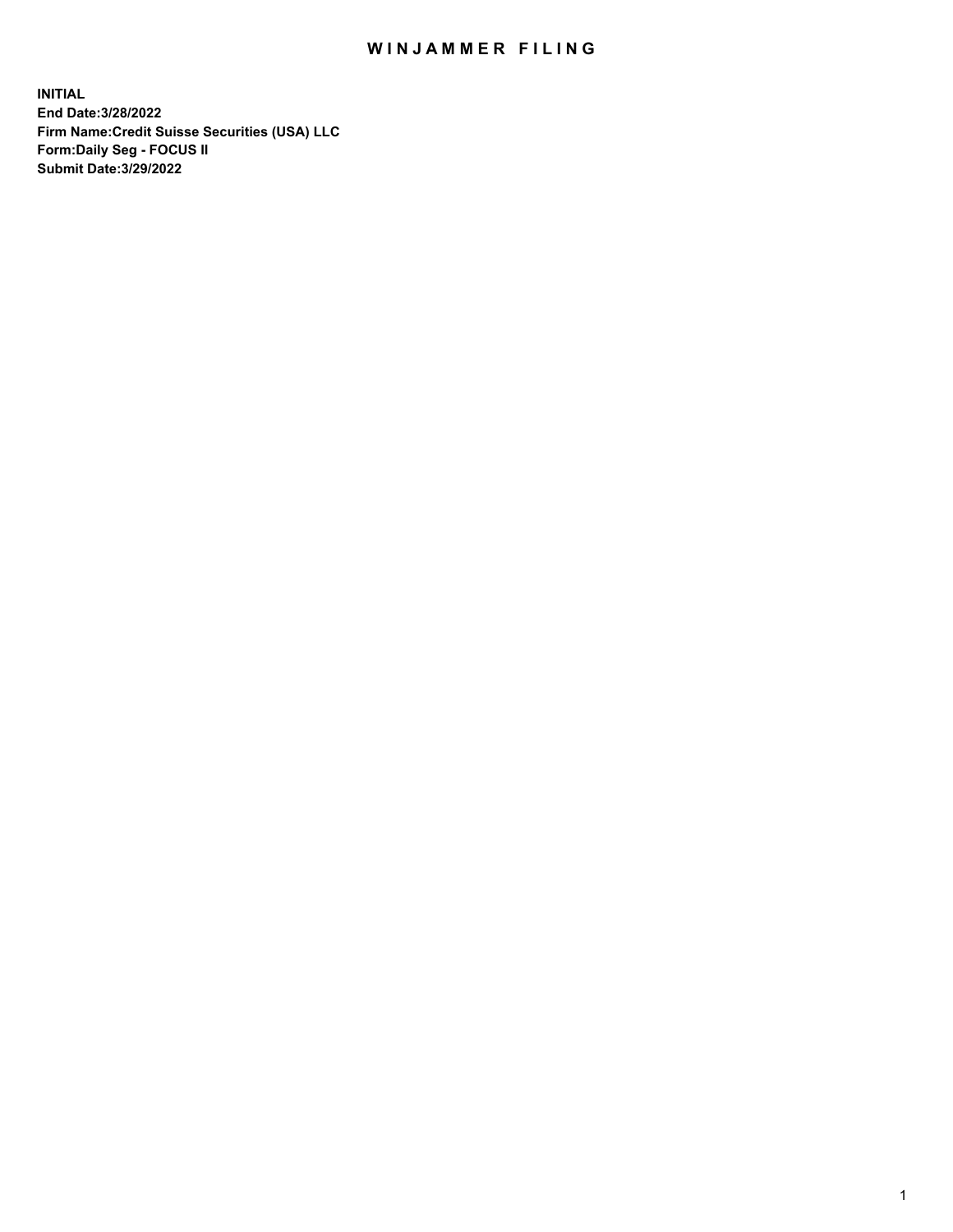**INITIAL**

## **End Date:3/28/2022 Firm Name:Credit Suisse Securities (USA) LLC Form:Daily Seg - FOCUS II Submit Date:3/29/2022**

## **Daily Segregation - Cover Page**

| Name of Company                                                                                                  | <b>Credit Suisse Securities (USA)</b><br><u>LLC</u> |
|------------------------------------------------------------------------------------------------------------------|-----------------------------------------------------|
| <b>Contact Name</b>                                                                                              | <b>Alexander Baptiste</b>                           |
| <b>Contact Phone Number</b>                                                                                      | 919-994-6223                                        |
| <b>Contact Email Address</b>                                                                                     | alexander.baptiste@credit-suiss<br>e.com            |
| FCM's Customer Segregated Funds Residual Interest Target (choose one):                                           |                                                     |
| a. Minimum dollar amount: ; or                                                                                   | $\frac{0}{5}$                                       |
| b. Minimum percentage of customer segregated funds required:%; or                                                |                                                     |
| c. Dollar amount range between: and; or                                                                          | 0 <sub>0</sub>                                      |
| d. Percentage range of customer segregated funds required between: % and %.                                      | 0 <sub>0</sub>                                      |
| FCM's Customer Secured Amount Funds Residual Interest Target (choose one):                                       |                                                     |
| a. Minimum dollar amount: ; or                                                                                   | $\frac{0}{5}$                                       |
| b. Minimum percentage of customer secured funds required:%; or                                                   |                                                     |
| c. Dollar amount range between: and; or                                                                          | $\underline{0}$ $\underline{0}$                     |
| d. Percentage range of customer secured funds required between:% and%.                                           | 0 <sub>0</sub>                                      |
| FCM's Cleared Swaps Customer Collateral Residual Interest Target (choose one):<br>a. Minimum dollar amount: ; or |                                                     |
| b. Minimum percentage of cleared swaps customer collateral required:% ; or                                       | $\frac{0}{5}$                                       |
| c. Dollar amount range between: and; or                                                                          | $\underline{0}$ $\underline{0}$                     |
| d. Percentage range of cleared swaps customer collateral required between:% and%.                                | 0 <sub>0</sub>                                      |
|                                                                                                                  |                                                     |

Attach supporting documents CH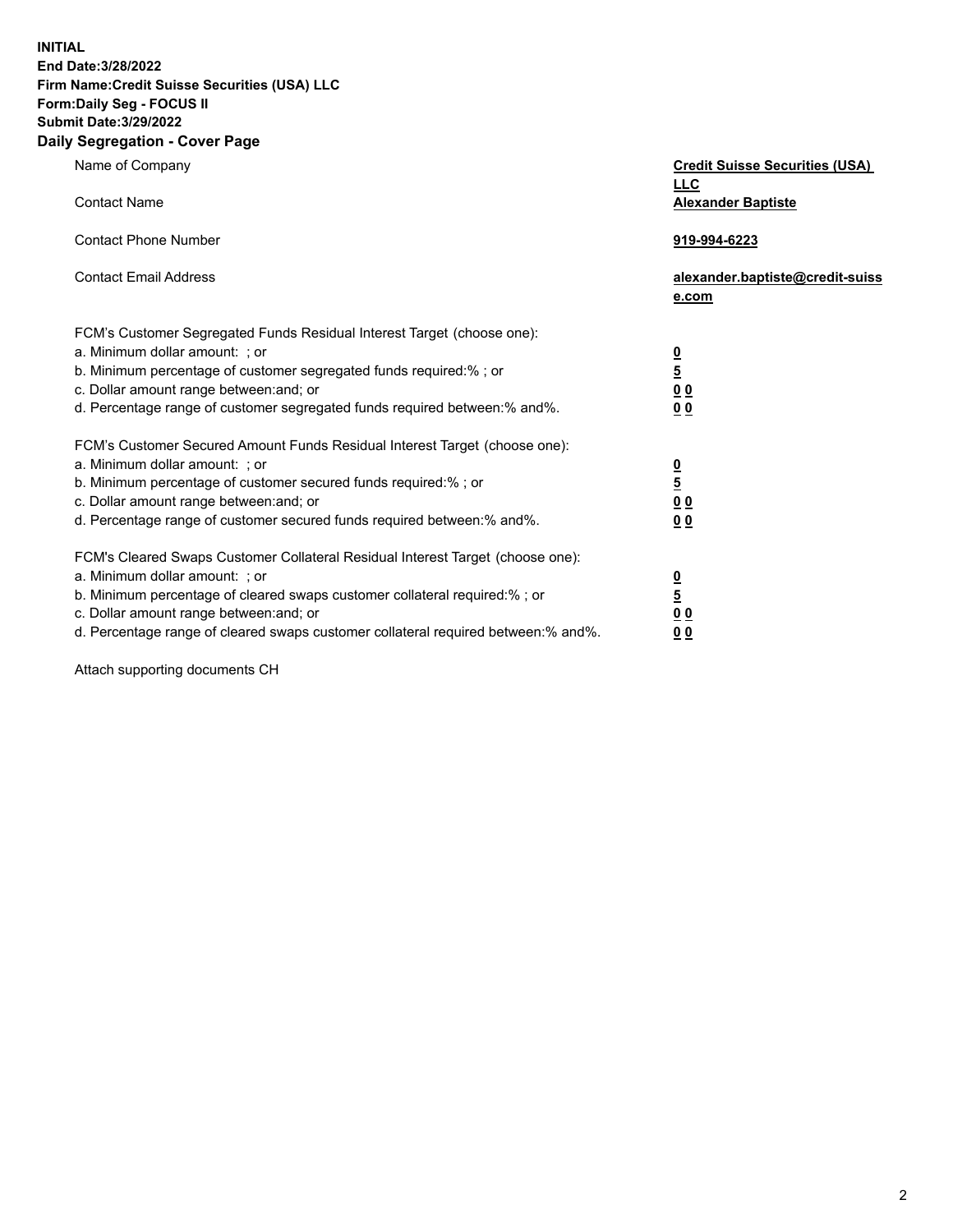**INITIAL End Date:3/28/2022 Firm Name:Credit Suisse Securities (USA) LLC Form:Daily Seg - FOCUS II Submit Date:3/29/2022**

## **Daily Segregation - Secured Amounts**

|     | Foreign Futures and Foreign Options Secured Amounts                                                          |                                   |
|-----|--------------------------------------------------------------------------------------------------------------|-----------------------------------|
|     | Amount required to be set aside pursuant to law, rule or regulation of a foreign                             | $0$ [7305]                        |
|     | government or a rule of a self-regulatory organization authorized thereunder                                 |                                   |
| 1.  | Net ledger balance - Foreign Futures and Foreign Option Trading - All Customers                              |                                   |
|     | A. Cash                                                                                                      | 3,136,125,114 [7315]              |
|     | B. Securities (at market)                                                                                    | 29,129,992 [7317]                 |
| 2.  | Net unrealized profit (loss) in open futures contracts traded on a foreign board of trade                    | -1,384,234,269 [7325]             |
| 3.  | Exchange traded options                                                                                      |                                   |
|     | a. Market value of open option contracts purchased on a foreign board of trade                               | 12,111,129 [7335]                 |
|     | b. Market value of open contracts granted (sold) on a foreign board of trade                                 | $0$ [7337]                        |
| 4.  | Net equity (deficit) (add lines 1. 2. and 3.)                                                                | 1,793,131,966 [7345]              |
| 5.  | Account liquidating to a deficit and account with a debit balances - gross amount                            | 128,531,471 [7351]                |
|     | Less: amount offset by customer owned securities                                                             | -128,516,940 [7352] 14,531 [7354] |
| 6.  | Amount required to be set aside as the secured amount - Net Liquidating Equity<br>Method (add lines 4 and 5) | 1,793,146,497 [7355]              |
| 7.  | Greater of amount required to be set aside pursuant to foreign jurisdiction (above) or line<br>6.            | 1,793,146,497 [7360]              |
|     | FUNDS DEPOSITED IN SEPARATE REGULATION 30.7 ACCOUNTS                                                         |                                   |
| 1.  | Cash in banks                                                                                                |                                   |
|     | A. Banks located in the United States                                                                        | 13,199,617 [7500]                 |
|     | B. Other banks qualified under Regulation 30.7                                                               | 429,691,719 [7520] 442,891,336    |
|     |                                                                                                              | [7530]                            |
| 2.  | Securities                                                                                                   |                                   |
|     | A. In safekeeping with banks located in the United States                                                    | 29,129,992 [7540]                 |
|     | B. In safekeeping with other banks qualified under Regulation 30.7                                           | 0 [7560] 29,129,992 [7570]        |
| 3.  | Equities with registered futures commission merchants                                                        |                                   |
|     | A. Cash                                                                                                      | $0$ [7580]                        |
|     | <b>B.</b> Securities                                                                                         | $0$ [7590]                        |
|     | C. Unrealized gain (loss) on open futures contracts                                                          | $0$ [7600]                        |
|     | D. Value of long option contracts                                                                            | $0$ [7610]                        |
|     | E. Value of short option contracts                                                                           | 0 [7615] 0 [7620]                 |
| 4.  | Amounts held by clearing organizations of foreign boards of trade                                            |                                   |
|     | A. Cash                                                                                                      | $0$ [7640]                        |
|     | <b>B.</b> Securities                                                                                         | $0$ [7650]                        |
|     | C. Amount due to (from) clearing organization - daily variation                                              | $0$ [7660]                        |
|     | D. Value of long option contracts                                                                            | $0$ [7670]                        |
|     | E. Value of short option contracts                                                                           | 0 [7675] 0 [7680]                 |
| 5.  | Amounts held by members of foreign boards of trade                                                           |                                   |
|     | A. Cash                                                                                                      | 3,228,201,689 [7700]              |
|     | <b>B.</b> Securities                                                                                         | $0$ [7710]                        |
|     | C. Unrealized gain (loss) on open futures contracts                                                          | -1,475,525,318 [7720]             |
|     | D. Value of long option contracts                                                                            | 12,111,129 [7730]                 |
|     | E. Value of short option contracts                                                                           | 0 [7735] 1,764,787,500 [7740]     |
| 6.  | Amounts with other depositories designated by a foreign board of trade                                       | $0$ [7760]                        |
| 7.  | Segregated funds on hand                                                                                     | $0$ [7765]                        |
| 8.  | Total funds in separate section 30.7 accounts                                                                | 2,236,808,828 [7770]              |
| 9.  | Excess (deficiency) Set Aside for Secured Amount (subtract line 7 Secured Statement<br>Page 1 from Line 8)   | 443,662,331 [7380]                |
| 10. | Management Target Amount for Excess funds in separate section 30.7 accounts                                  | 89,657,325 [7780]                 |
|     |                                                                                                              |                                   |

11. Excess (deficiency) funds in separate 30.7 accounts over (under) Management Target **354,005,006** [7785]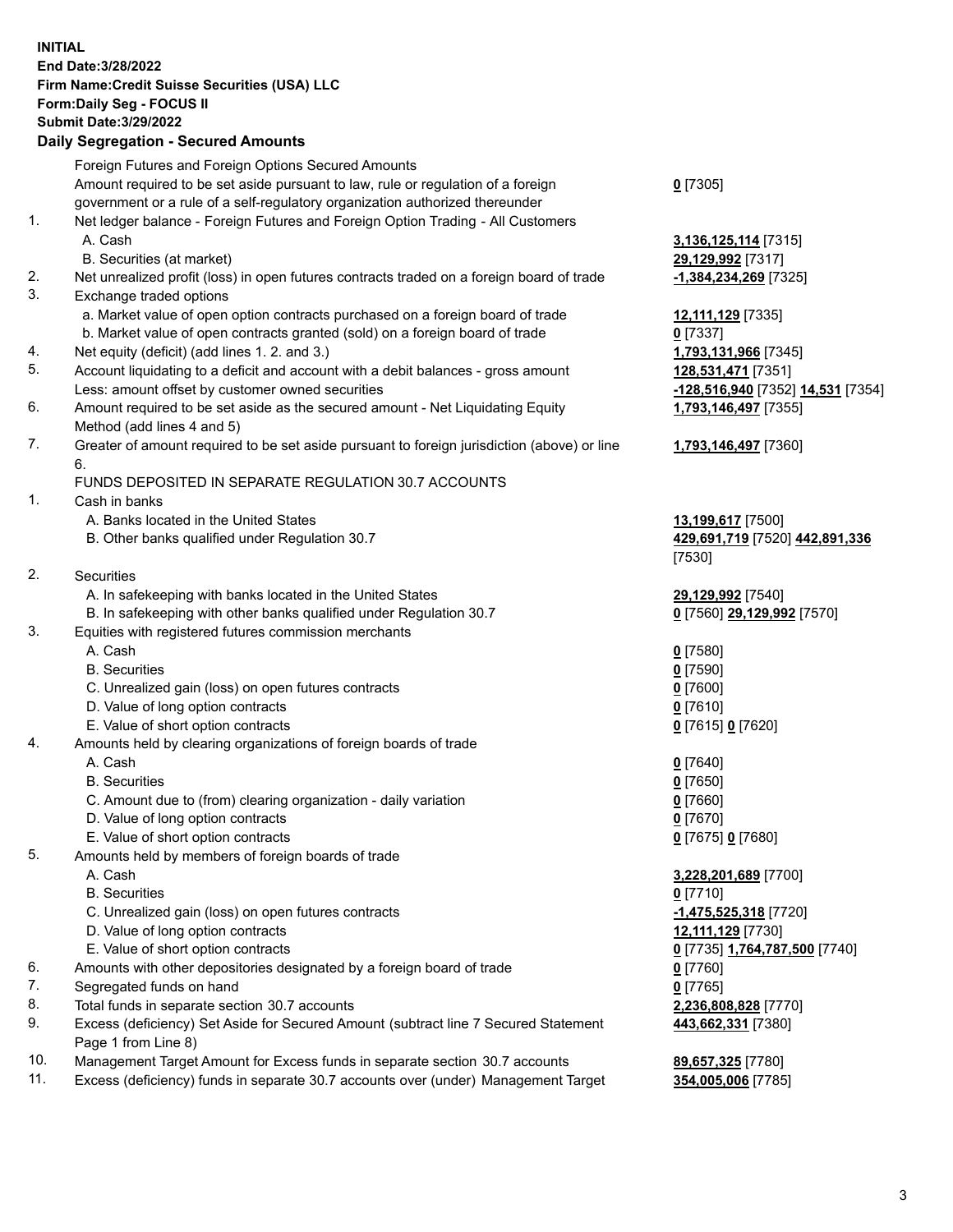| <b>INITIAL</b> |                                                                                     |                                         |
|----------------|-------------------------------------------------------------------------------------|-----------------------------------------|
|                | End Date: 3/28/2022                                                                 |                                         |
|                | Firm Name: Credit Suisse Securities (USA) LLC                                       |                                         |
|                | Form: Daily Seg - FOCUS II                                                          |                                         |
|                | <b>Submit Date: 3/29/2022</b>                                                       |                                         |
|                | Daily Segregation - Segregation Statement                                           |                                         |
|                | SEGREGATION REQUIREMENTS(Section 4d(2) of the CEAct)                                |                                         |
| 1.             | Net ledger balance                                                                  |                                         |
|                | A. Cash                                                                             | 1,089,660,784 [7010]                    |
|                | B. Securities (at market)                                                           | 394,741,329 [7020]                      |
| 2.             | Net unrealized profit (loss) in open futures contracts traded on a contract market  | -122,007,560 [7030]                     |
| 3.             | Exchange traded options                                                             |                                         |
|                | A. Add market value of open option contracts purchased on a contract market         | 95,180,705 [7032]                       |
|                | B. Deduct market value of open option contracts granted (sold) on a contract market | -73,795,980 [7033]                      |
| 4.             | Net equity (deficit) (add lines 1, 2 and 3)                                         | 1,383,779,278 [7040]                    |
| 5.             | Accounts liquidating to a deficit and accounts with                                 |                                         |
|                | debit balances - gross amount                                                       | 27,617,114 [7045]                       |
|                | Less: amount offset by customer securities                                          | -27,450,535 [7047] 166,579 [7050]       |
| 6.             | Amount required to be segregated (add lines 4 and 5)                                | 1,383,945,857 [7060]                    |
|                | FUNDS IN SEGREGATED ACCOUNTS                                                        |                                         |
| 7.             | Deposited in segregated funds bank accounts                                         |                                         |
|                | A. Cash                                                                             | 330,216,189 [7070]                      |
|                | B. Securities representing investments of customers' funds (at market)              | $0$ [7080]                              |
|                | C. Securities held for particular customers or option customers in lieu of cash (at | 367,177,668 [7090]                      |
|                | market)                                                                             |                                         |
| 8.             | Margins on deposit with derivatives clearing organizations of contract markets      |                                         |
|                | A. Cash                                                                             | 834,495,449 [7100]                      |
|                | B. Securities representing investments of customers' funds (at market)              | $0$ [7110]                              |
|                | C. Securities held for particular customers or option customers in lieu of cash (at | 27,563,661 [7120]                       |
|                | market)                                                                             |                                         |
| 9.<br>10.      | Net settlement from (to) derivatives clearing organizations of contract markets     | -20,760,398 [7130]                      |
|                | Exchange traded options<br>A. Value of open long option contracts                   |                                         |
|                | B. Value of open short option contracts                                             | 95,180,705 [7132]<br>-73,795,980 [7133] |
| 11.            | Net equities with other FCMs                                                        |                                         |
|                | A. Net liquidating equity                                                           | 155,803 [7140]                          |
|                | B. Securities representing investments of customers' funds (at market)              | $0$ [7160]                              |
|                | C. Securities held for particular customers or option customers in lieu of cash (at | $0$ [7170]                              |
|                | market)                                                                             |                                         |
| 12.            | Segregated funds on hand                                                            | $0$ [7150]                              |
| 13.            | Total amount in segregation (add lines 7 through 12)                                | 1,560,233,097 [7180]                    |
| 14.            | Excess (deficiency) funds in segregation (subtract line 6 from line 13)             | 176,287,240 [7190]                      |
| 15.            | Management Target Amount for Excess funds in segregation                            | 69,197,293 [7194]                       |
| 16.            | Excess (deficiency) funds in segregation over (under) Management Target Amount      | 107,089,947 [7198]                      |
|                | <b>Excess</b>                                                                       |                                         |